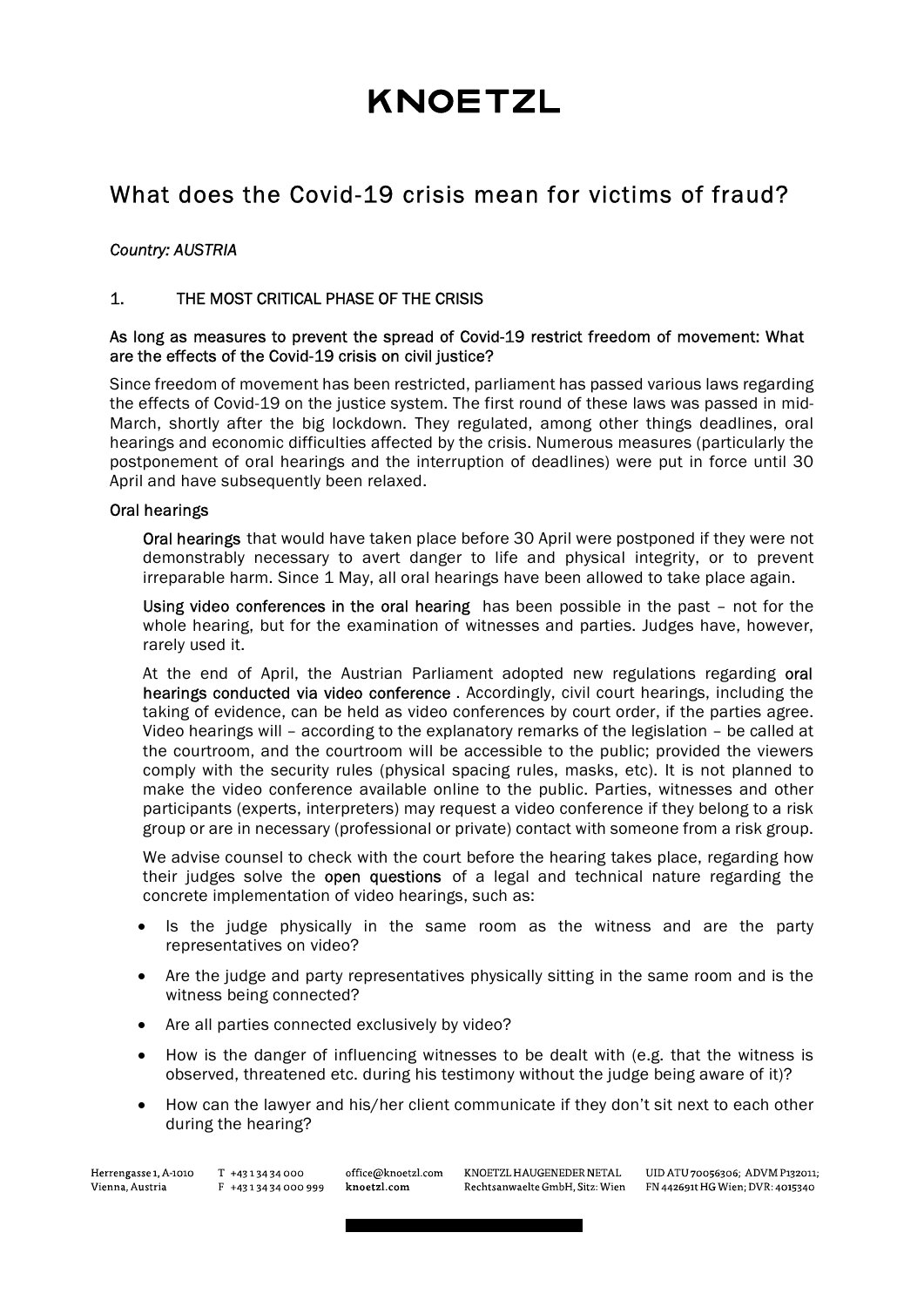## **KNOETZL**

A pragmatic problem is that the justice system sometimes lacks certain, useful, technical means. For example, not every judge possesses the technical equipment (PC with camera, headset) that would be optimal for video conferencing

#### Deadlines

All procedural deadlines which had not expired as of 22 March 2020 or which would have begun to run after 22 March 2020 were suspended until 30 April 2020 and started to run again on 1 May 2020. Exceptions were possible in specific cases if that was urgently necessary to avert danger to life and physical integrity or to prevent irreparable harm and in proceedings under the Epidemic Law.

Periods of limitation or prescription for bringing actions before the courts were suspended. The period from 22 March 2020 to the end of 30 April 2020 were not included in the period during which an action, application or statement had to be brought before a court. The remaining period of limitation started to run again on 1 May 2020.

Request for interim injunctions and freeze orders have been considered urgent proceedings which were always handled as usual and were neither subject to the interruptions of deadlines, nor to the postponements of hearings.

#### Economic Difficulties

A special protection was adopted for tenants of residential property whose economic capacity has been considerably impaired by the Covid-19 crisis and who came therefore in default with rental payments that would be due in the period from 1 April 2020 to 30 June 2020. In such circumstances, the landlord cannot terminate the tenant's lease because of the arrears and cannot claim the arrears in court until the end of 31 December 2020.

Relief is available for consumers and "microentrepreneurs" (enterprises which employ fewer than 10 persons and whose annual turnover or annual balance sheet total does not exceed EUR 2 million) who are in arrears with the repayment of a loan agreement concluded before 15 March 2020 due to the Covid-19 crisis.

There is also a special Covid-19 fund, for companies who suffer from a significant decrease of their revenues due to the Covid-19 crises. This is not linked to specific industries but, rather, to an associated loss in revenues.

If somebody is affected by Covid-19 and, as a result, is in economic difficulties which would lead to the initiation of an enforcement proceeding and this enforcement would imperil his economic existence, the enforcement can be postponed at the request of the affected debtor. In order to prevent people in the current situation from becoming homeless due to eviction, it is possible to postpone the eviction of dwellings. For other types of enforcement, the Covid-19 crisis, alone, is not a reason for postponement.

The obligation of a debtor to file an insolvency petition in the event of over-indebtedness is not mandatory by way of exception in the event of over-indebtedness occurring in the period from 1 March 2020 to 30 June 2020. If there is over-indebtedness at the end of this period, an insolvency petition must be filed within 60 days of 30 June 2020 or within 120 days of the occurrence of over-indebtedness, whichever period ends later.

If a contracting party whose economic performance is significantly affected by the Covid-19 crisis defaults on payment obligations that become due in the period from 1 April 2020 to 30 June 2020, such party will not be required to pay compensation for out-of-court collection measures that were carried out before 1 July 2020. In addition, interest on arrears up to this date is limited to 4 percent per annum. This regulation applies to payment obligations arising from all contracts concluded before 1 April 2020, both for businessconsumer transactions and for other legal transactions.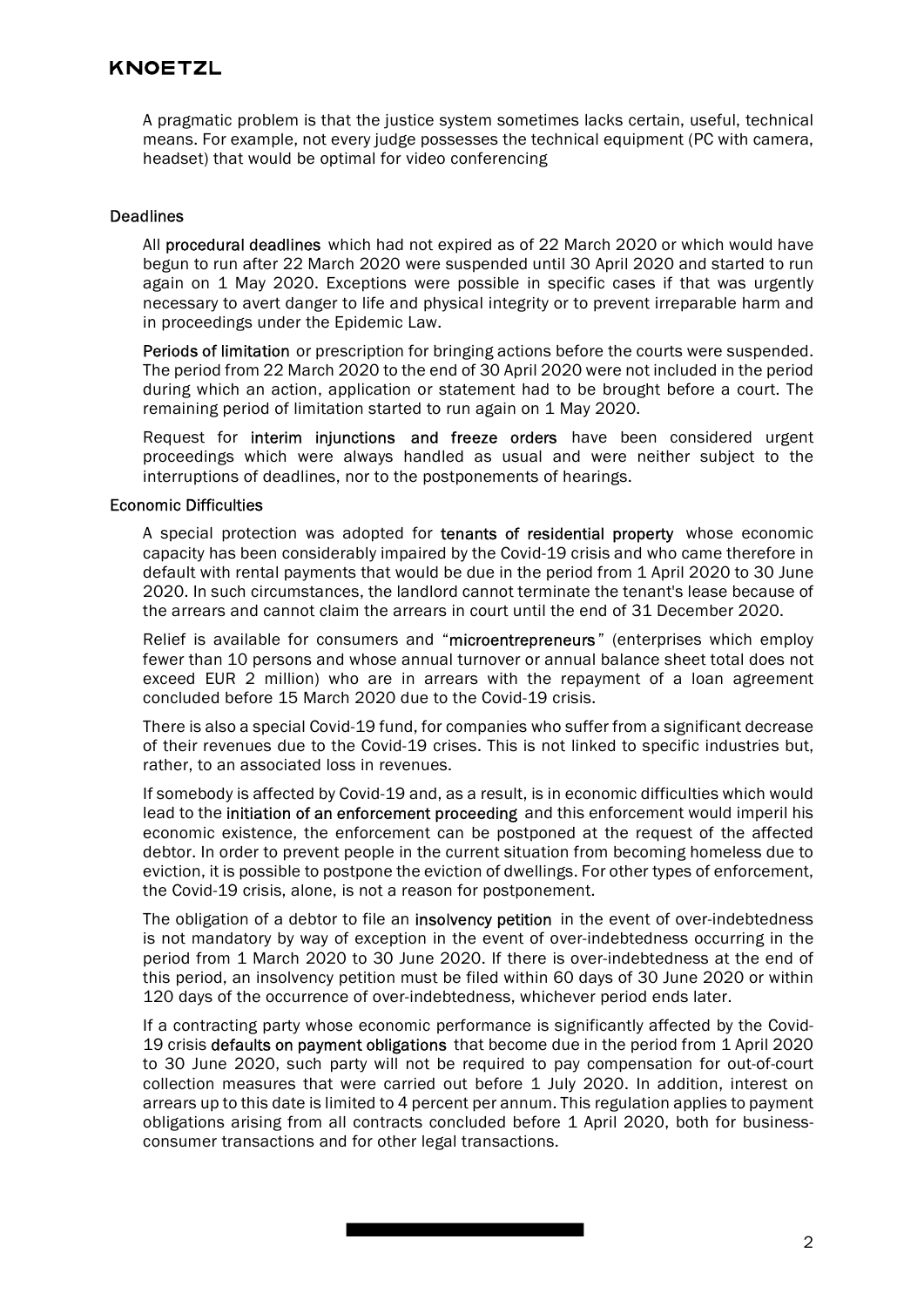#### Work of courts, lawyers and banks

Courts continued to work, even while the strictest restrictions were in force – but with reduced staff. Judges have generally worked from home since the lockdown but are now partially returning to the court (particularly for the hearings). They can and could always be contacted by telephone or e-mail. Public service in the court has been reduced to the extent necessary to safeguard procedural and party rights. For personal appearance without summons, an appointment by telephone is necessary. Submissions to the court must be submitted either directly to the court or the electronic court system. In urgent cases, it is also possible to make an appointment by telephone to make a submission orally.

In general, documents are served (also abroad) – albeit under special security regulations.

Lawyers were continually allowed to work, however, most have done so in the form of the home office. Since May, lawyers have been partly returning to the office – in accordance with a recommendation of the government for office work. Most clients' meetings nevertheless are still taking place through video conferences.

Banks have remained open and working as usual – of course under security regulations (1m spacing etc.)

#### 2. FORECAST: AFTER THE CRISIS AND LONG-TERM EFFECTS

What are the consequences of the Covid-19 pandemic once the pandemic has abated, in the gradual return to a new normality and what are the long-term effects?

#### 2.1. Short/medium term perspective

#### Court hearings

- Currently, it appears that most judges conduct physical not video hearings, especially when only a few people are involved. The general safety regulations apply to physical court hearings:
	- o Masks and distance rules throughout the court building.
	- $\circ$  In the hearing room, the rules of spacing also apply and the requirement of using masks is determined by each judge him/herself.
	- o Temperature measurement at the entrance

Court hearings by video conference are only conducted with the consent of all parties. So far we have received a number of such invitations to video court hearings. However, it seems to have become standard that one of the parties opposes a video hearing. In such case, the court is forced to revert to a physical hearing. One judge has agreed to a foreign party representative's participation in the court hearing via video conference.

We expect that, in the future, judges might be less reluctant to use video conferences as a tool – if not for the whole hearing at least for the examination of witnesses and parties. We believe that, in particular, if foreign parties or witnesses would be required to travel by air, this tool will become more popular, at least as long as air travel continues to be restricted.

#### Measures in response to the economic impact

There are measures, adopted in response to the economic impact of the Covid-19 crisis, which are not limited to the period of strict restrictions on freedom of movement. These measures include various forms of relief under insolvency law, deferrals for borrowers and tenants and the reduction of interest for default. Most of these measures will remain in force at least until 30 June; landlords cannot claim arrearages for March – June 2020 in court until after 31 December 2020.